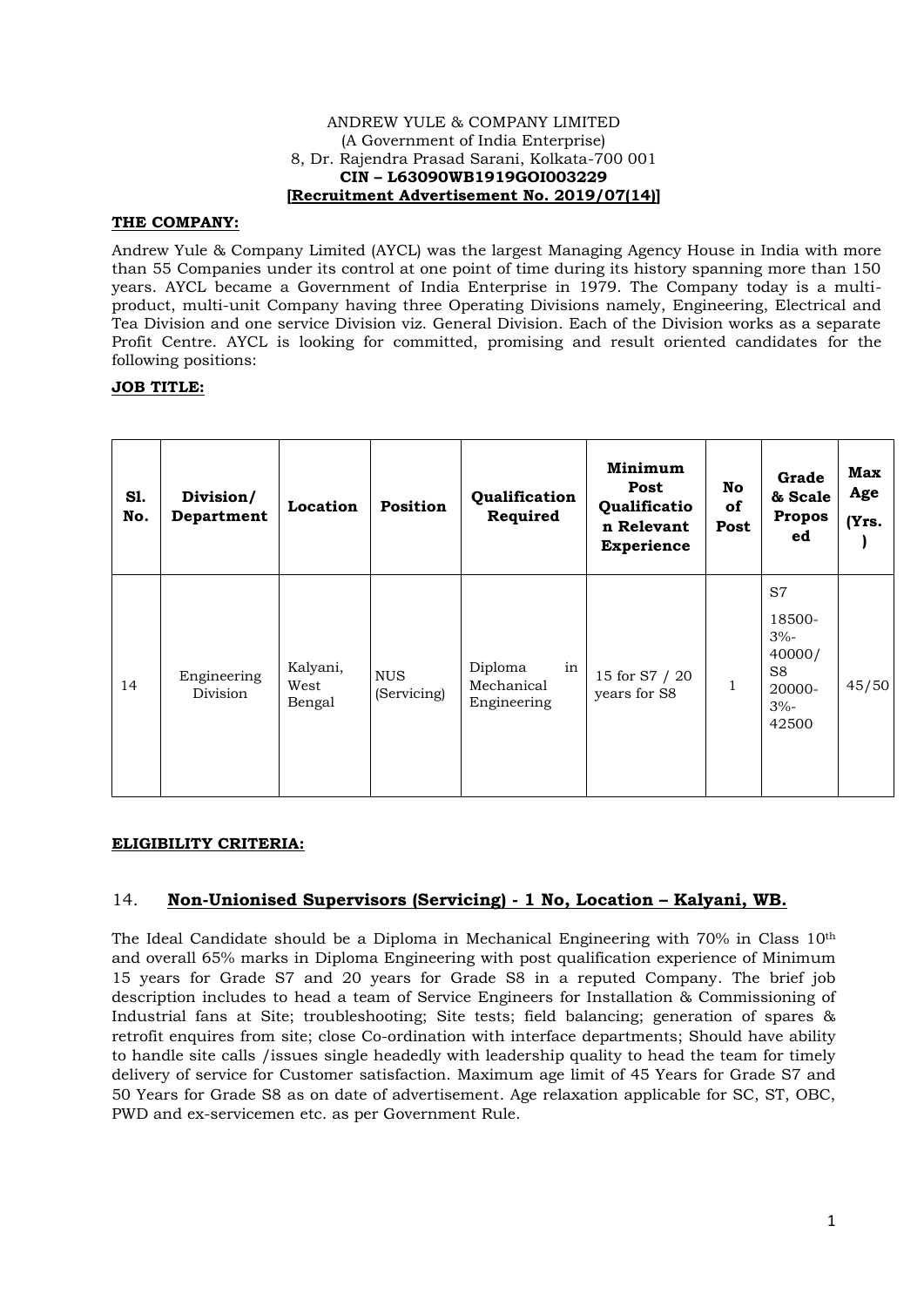## **COMPENSATION:**

| Sl. No. | Position | Grade | Scale of Pay   |
|---------|----------|-------|----------------|
| 14.     | NuS (IT) | S7    | 18500-3%-40000 |
|         |          | S8    | 20000-3%-42500 |

 Apart from Basic Pay, the post carries Dearness Allowance (IDA pattern), House Rent Allowance, Medical reimbursement, Leave Travel Concession, Leave, Conveyance & food allowance/lunch in accordance with the policy of the Company. Encashment of Privilege Leave. Coverage in terms of contributory Provident Fund, Gratuity as per rule is also applicable.

## **How to Apply:**

- a. Candidates satisfying the conditions of eligibility criteria shall apply on-line through our website www.andrewyule.com -> appointments -> Click here to apply Online from 05.10.2019 to 28.10.2019. No other mode of submission of application is allowed.
- b. Before applying on-line, a candidate must have a PAN /Aadhaar card, an active email ID and a mobile phone number which must remain valid for at-least a twelve-month period for future communication (including issue of call letters).
- c. The candidate should have scanned copy of Latest passport photograph in JPG/JPEG format (size not exceeding 1 MB) ready for uploading before applying on-line.
- d. Queries, if any, may be addressed to the following e-mail id [pna@andrewyule.com.](mailto:pna@andrewyule.com)
- e. AYCL shall not be responsible, if candidates fill up their details wrongly and consequently their application is rejected.

## **Other Conditions:**

- (i) The candidates meeting the eligibility criteria need only apply. The candidates will be required to produce the original documents in support of qualification, experience and age at the time of interview. Mere submission of application or fulfilling the eligibility criteria does not confer any right on the individual for selection or short listing for the purpose of interview.
- (ii) The date of determining the upper age limit, qualification and experience shall be the date of publishing of advertisement.
- (iii) Reservation for SC/ST/OBC/minority/differently abled persons/EWS apply as per guidelines of the Union Government. Age relaxation will be as per Government norms for said category of candidates.
- (iv) Candidate will not be provided TA/DA for attending the interview.
- (v) The Company reserves the right to shortlist the candidate based on parameters decided by the Company and no clarification in this regard will be entertained at any stage.
- (vi) The Company reserves the right to cancel the entire recruitment process at any time without assigning any reasons whatsoever.
- (vii) No correspondence will be entertained with the candidates not selected for interview.
- (viii) Misrepresentation or falsification of facts detected at any stage of the selection process or instances of misconduct/misbehaviour at any stage during selection shall result in cancellation of candidature without any notice and no correspondence in this regard shall be entertained.
- (ix) The candidates working with Govt. Departments, statutory corporations, Public Sector Enterprises should apply strictly through proper channel. The No Objection Certificate may also be produced before the interview, if not enclosed with the Application. Candidates unable to produce no objection certificate at the time of interview will not be allowed to appear in the interview.